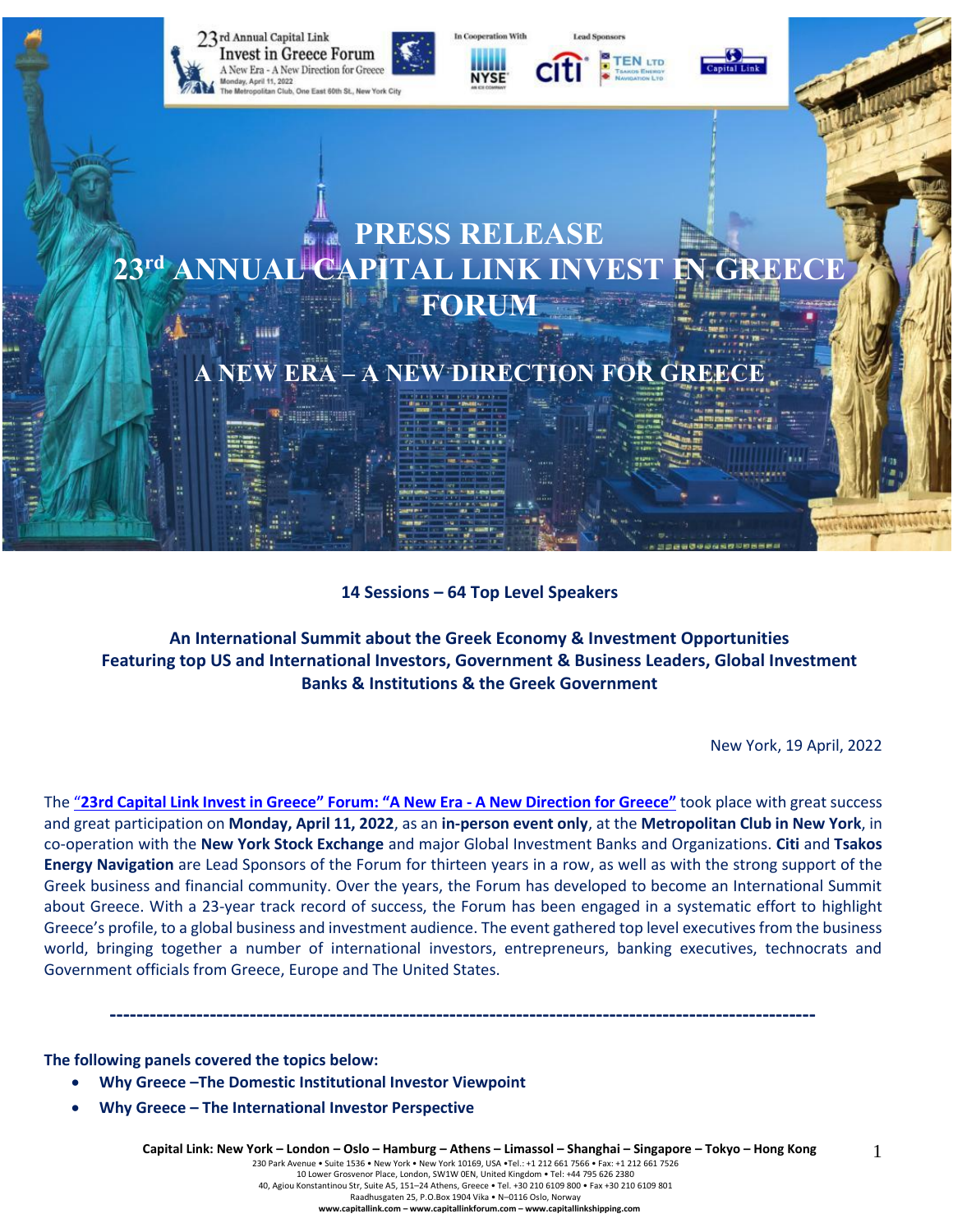# **WHY GREECE – THE DOMESTIC INSTITUTIONAL INVESTOR VIEWPOINT [Panel Photos](https://forums.capitallink.com/greece/2021/images/zip/WHY-GREECE-THE-DOMESTIC.zip)  [YouTube Video](https://youtu.be/ZUAiAt6wZPM)**



**Moderator: Mrs. Elisabeth Eleftheriades***, Partner –* **Kyriakides Georgopoulos Law Firm Panelists:**

- **Mr. Nicos Koulis***, CEO/Partner –* **DECA Investments AIFM**
- **Mr. Takis Solomos***, Partner –* **Elikonos Capital Partners**
- **Mrs. Eleni Bathianaki***, Partner –* **EOS Capital Partners**
- **Mr. George Georgakopoulos***, Managing Director Greece –* **INTRUM**
- **Mr. John Gikopoulos***, Chief Innovation Officer & Head AI & Analytics –* **Qualco Group**

**Mrs. Elisabeth Eleftheriades**, Partner with **Kyriakides Georgopoulos Law Firm**, head of Project Development, Startups in her introductory speech stated that that Capital Link Forum brings together the best of "Team Greece" in economy and business and Team Greece old, new and prospective friends.

She praised the panel of exceptional professionals, all in the deal-making, risk taking and risk management business in Greece, with personal skin and soul in the game and as such very well placed to take a view on the question "Why Greece" from an institutional investor's view point.

The panel was comprised of three representatives of Greek private equity funds (Mr. Nikos Koulis, CEO of DECA Investments, Mr. Takis Solomos, Partner of Elikonos Capital and Mrs Eleni Bathianaki, partner of EOS Capital Partners), a representative of a Greek Servicer and REO Managerm Mr. George Georgakopoulos of Intrum and a representative of a successful Greek Fintech and Risk Management provider, Mr. John Gikopoulos, CIO of Qualco.

Mrs. Eleftheriades reminded the audience that thematic of the panel, i.e. the Domestic Institutional Investor's viewpoint of Greece is a staple of the Capital Link Forum, also allowing for comparative approaches. The panel's angle are typically SMEs, as 98% of Greek businesses fall under this category and startups, as Greece has passionately, with already one unicorn status company, others on the pipeline and a good legacy of very successful exits.

 $\mathfrak{D}$ The questions addressed to the panel was how 2021 was for private equity and Greece and what the outlook for 2022 appears to be based on 2021; why Greece for private equity funds and what it's comparative advantages are; which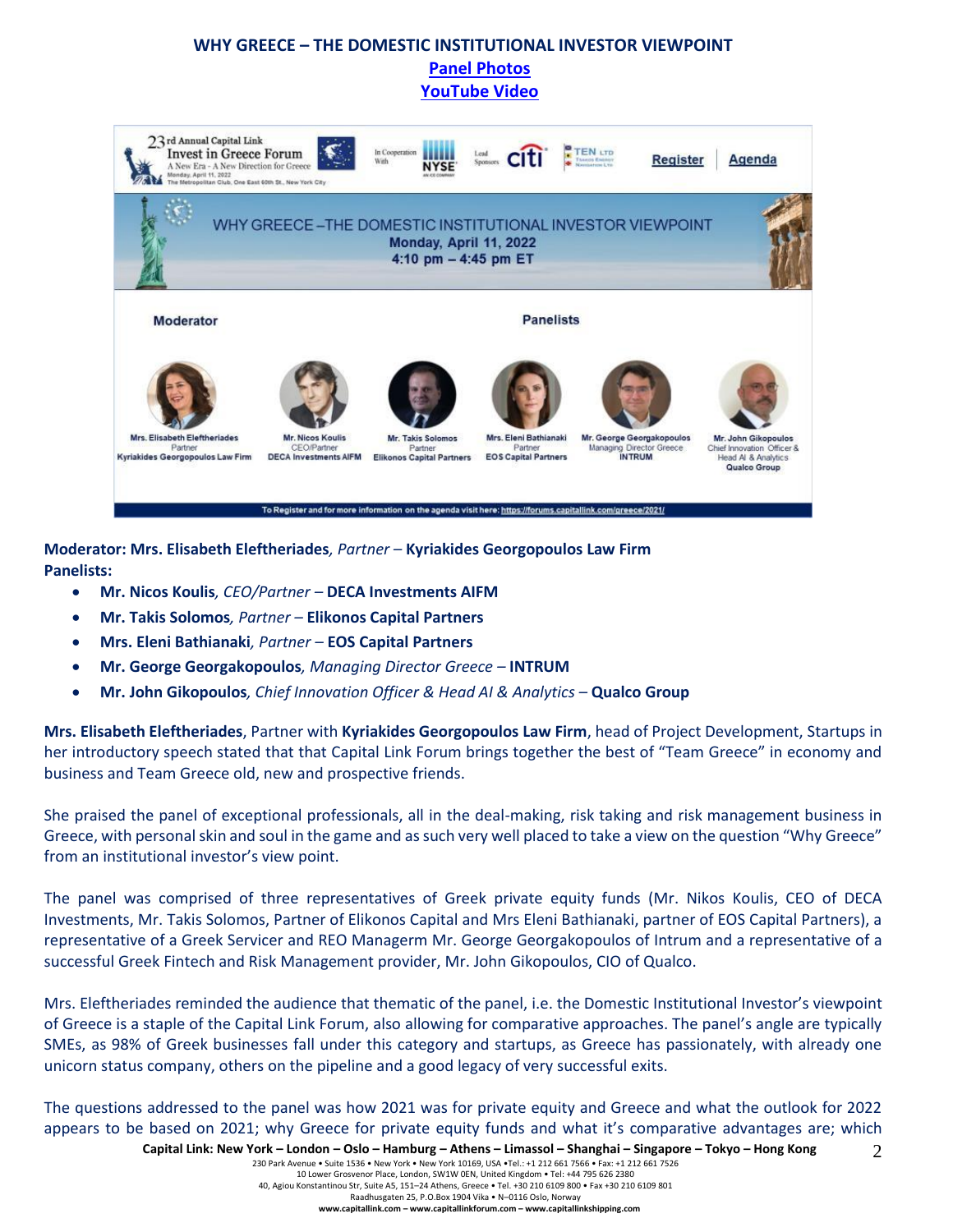sectors have proven to be more resilient over the time, whether or not Greek SMEs have become more technologyminded due to Covid and how has this enabled them further; and last but not least, how is the clean up of Greek NPLs progressing and what are the immediate investment opportunities arising from this process.

**Mr. Nicos Koulis**, CEO/Partner – **DECA Investments AIFM** stated that, despite the current situation in the Ukraine with its large humanitarian and economic costs, he is very bullish about investing in Greek SMEs. This is driven by a fortunate convergence of several factors: Greek mid-sized companies are much more efficient after ten hard years of recession, their management realized that success is synonymous with competitiveness in the international arena (and therefore in need capital and additional know-how), and Greece enjoys the benefit of the most pro-growth administration in at least the last 20 years. All these factors, coupled with the relative scarcity of private equity funding for SMEs, has generated a fortunate imbalance in the Greek mid-sized market arena. Save for a major international event, DECA Investments expects this benign environment to continue for the foreseeable future.

**Mrs. Eleni Bathianaki**, Partner – **EOS Capital Partners** stated that EOS Capital Partners is a €150MM Greek private equity fund investing in Greek SMEs, with the aim to play a catalytic role in their growth and eventually in the reshaping of the Greek entrepreneurial map.

Up until now, EOS has completed six investments and one divestment in a diversified sector universe, having invested c.50% of its capital. The portfolio companies belong in defensive sectors with global growth characteristics. The Companies have excellent management teams, sound financial position and depict key competitive advantages in either its product or service offering.

Key element for a successful investment in a Greek SME is the alignment of vision and values between the shareholder and the financial investor. The shareholders should focus on the opportunity to grow either organically or through M&A, by exploiting potential market consolidation opportunities, while the financial investor empowers this process financially, managerially and strategically.

Our goal for our investee companies is to scale up, become the next leaders in their sector and be able to attract international financial or strategic investors' interest, while playing a strategic role in Greece and wider region.

Besides the obvious provision of growth capital, it is vital of us to have a role in the formulation of the companies' strategic plans and the transformation of their corporate governance structure from family-owned companies to strong corporate entities, while at the same time safeguard their growth even within the challenging environment that we are faced with the past years.

We strongly believe that the Greek private equity funds, given their strong market knowledge, can play a significant role in providing strong support in the scaling up of the Greek corporates.

**Mr. George Georgakopoulos**, Managing Director of **Intrum Hellas** stated: "Many of the companies in the portfolios we manage, need solutions beyond the restructuring of their debts. They need operational restructuring, with new investment, strengthening of know-how and infrastructure, access to markets and optimization of their competitiveness. In this direction, we have developed initiatives to support these companies, so that they are able to take part in programs such as the ESIF (European Structural Investment Fund), whilst also undertaking an in-depth analysis of sectors of the economy. Sectors such as the hotel or food industry, for example, have great potential for growth but also need effective restructuring, synergy development, as well as joining forces so that they may benefit from the favorable macroeconomic environment, to become competitive and therefore create new jobs. We utilize the know-how of our Group, as all available tools at our disposal as well as supporting the potential of the new OCW (Out of Court Workout). The new OCW is the most suitable solution not only for thousands of individuals but also small and medium enterprises, which need an effective settlement resolution for all their debts, towards financial institutions, as well as the State.

**Mr. John Gikopoulos**, Chief Innovation Officer & Head AI & Analytics – **Qualco Group**, stated: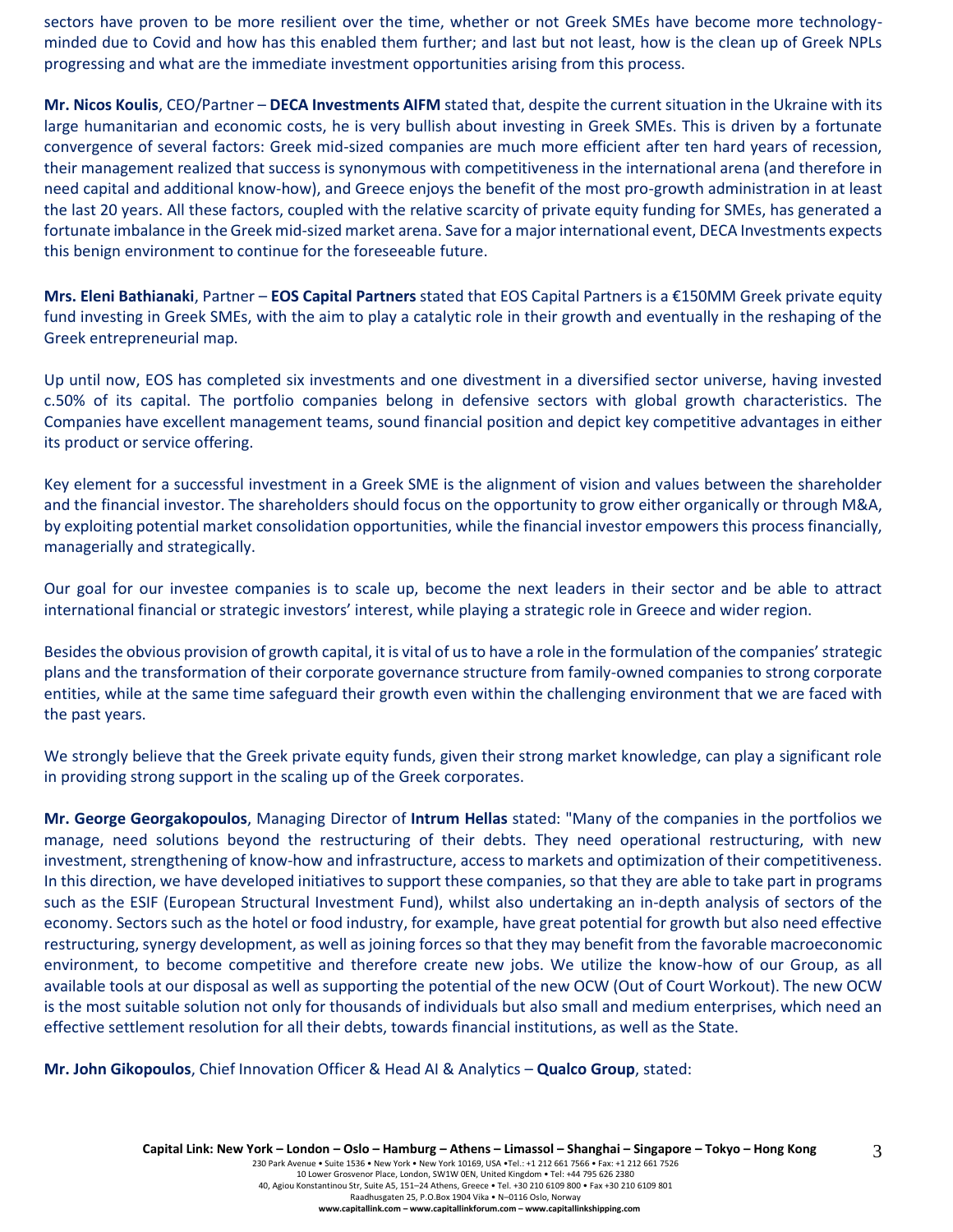**Next generation technologies are old news**: During the past decade, next generation technologies such as Artificial Intelligence (AI), Machine Learning, NLU / NLP, Edge and Quantum computing collectively but not exhaustively gradually became an integral part of our daily lives

**DaaC (Disease as a Catalyst)**: The advent of the pandemic, however unfortunate, acted as a catalyst to the adoption of these new technologies in corporate life

**Theory to Practice chasm**: Theoretically everyone would agree that even the most robust traditional business models cannot compete with the efficiency and effectiveness of machines. Pragmatically, key attributes, for next generation technologies could be categorized across the following three pillars:

- 1. **Catalyst for future growth**; Identifying, capturing, cleansing, structuring and then governing data would be the basis for any type of AI algorithm driven machine learning process. Drawing insights and optimizing sales or market penetration efforts, identifying new or attracting existing users through targeted offers, defining the right use cases to grow the top line by addressing existing or new market demand
- 2. **Unlocking human capital**; Execution of repetitive tasks by machines, constant 24/7 support to the "user" and assistance on decision making process could minimize office routine, release more time for creative thinking and permit more efficient use of resources.
- 3. **Amplifying returns**; Efficiency optimization across the corporation through radical rethinking of business models, design thinking reinvention of core processes and extensive use of self-learning rather than copy pasting of external good / best practices, would optimize return on investment thus make allocation of resources in research and new technology development a necessity

**Show me the numbers**: Interestingly enough, although everyone is talking AI, the highest adoption of AI – next generation technologies can be found in Japan where ~25% of corporate entities could be classified as AI leaders. This in essence means that ~75% of the impact is still untapped. AI leaders tend to invest up to 3x the amounts invested by laggards in new technologies (anywhere between 1-4% of top line) at the same they tend to showcase up to 3 pp higher profitability compared to the same laggard cohort.



Capital Link: New York - London - Oslo - Hamburg - Athens - Limassol - Shanghai - Singapore - Tokyo - Hong Kong

230 Park Avenue • Suite 1536 • New York • New York 10169, USA •Tel.: +1 212 661 7566 • Fax: +1 212 661 7526 10 Lower Grosvenor Place, London, SW1W 0EN, United Kingdom • Tel: +44 795 626 2380

40, Agiou Konstantinou Str, Suite A5, 151–24 Athens, Greece • Tel. +30 210 6109 800 • Fax +30 210 6109 801

Raadhusgaten 25, P.O.Box 1904 Vika • N–0116 Oslo, Norway

**www.capitallink.com – www.capitallinkforum.com – www.capitallinkshipping.com**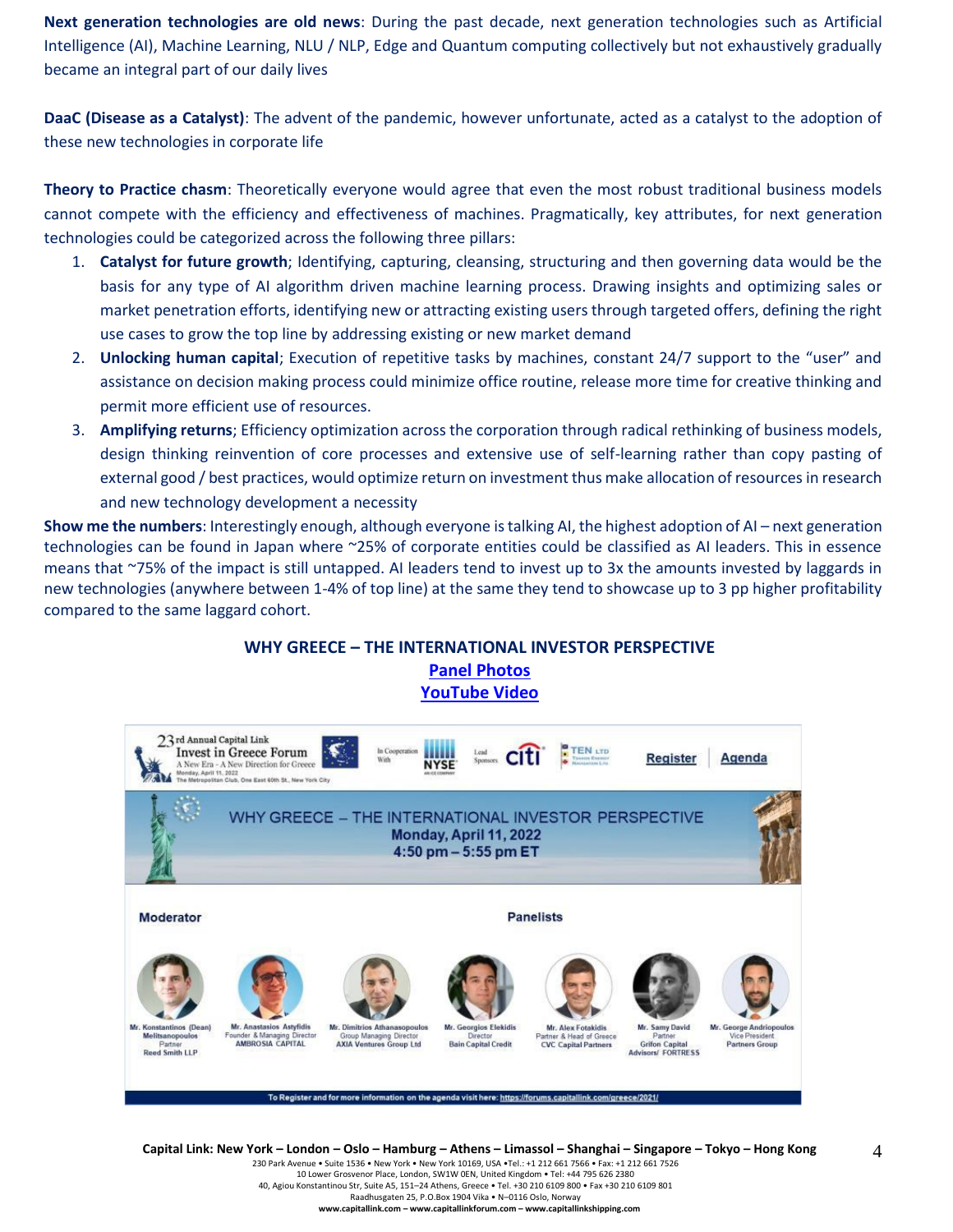**Moderator: Mr. Konstantinos (Dean) Melitsanopoulos,** *Partner –* **Reed Smith LLP Panelists:**

- **Mr. Anastasios Astyfidis**, *Founder & Managing Director* **AMBROSIA CAPITAL**
- **Mr. Dimitrios Athanasopoulos,** *Group Managing Director –* **AXIA Ventures Group Ltd**
- **Mr. Georgios Elekidis,** *Director –* **Bain Capital Credit**
- **Mr. Alex Fotakidis,** *Partner & Head of CVC Greece –* **CVC Capital Partners**
- **Mr. Samy David,** *Partner –* **Grifon Capital / FORTRESS**
- **Mr. George Andriopoulos,** *Vice President –* **Partners Group**

**Mr. Konstantinos (Dean) Melitsanopoulos***, Partner -* **Reed Smith LLP**, stated: "We are very excited to welcome such a distinguished panel to discuss the international investor perspective when it comes to Greece – a country that has recovered tremendously and seen foreign direct investment grow and NPLs decrease." The panel examined the scope and breadth of what made Greece so attractive in recent years, specific transactions in the private equity and NPL space, where future opportunities are, and the overall outlook for Greece given recent current events. While challenges remain and recent current events will have an impact, Greece has weathered hardships in the past and the panel is optimistic for opportunities in Greece in years to come in certain sectors as well as generally as a whole.

**Mr. Anastasios Astyfidis**, *Founder & Managing Director* - **AMBROSIA CAPITAL**, stated: The Greek economy entered 2022 with remarkable momentum, with initial consensus estimates for GDP growth on the order of 4.5-5%. As with the rest of the world, this optimism has dissipated with the spike in energy prices, but the recovery is likely to be slowed rather than stopped. Greece is – relatively speaking - fairly insulated by the war in Ukraine and should weather the crisis better than other EU countries.

The outlook for investment remains favorable not least thanks to access to the EU Recovery and Resilience Fund that is set up to promote innovation, transition to a more Green and Digital economy - including the public administration. The latest energy crisis will surely expedite investments in renewable energy and relevant infrastructure.

Fixed investment that collapsed during the 2012-2019 era from 25% to 10% has entered an upward trajectory since 2019 and remained notably resilient during the pandemic in 2020 thanks to pent-up demand. 2022 is expected to be another strong year.

Tourism remains a key driver of our economy and has bounced back from the pandemic. Either this or next year it is due to surpass the 2019 peak. More importantly the longer term outlook for tourism remains bright as the sector has undergone a structural uplift during the crisis driven by local but also international operators.

On the fiscal front, the Ministry of Finance will continue to utilize its fiscal space to cushion the impact of rising energy prices on consumers, however has to keep its primary deficit to around 2% of GDP this year in order to avoid jeopardizing the investment grade rating that is expected in late 2023. The investment grade status is further supported by the encouraging commentary from European partners under the Enhanced Surveillance mechanism, the IMF and most rating agencies.

We see many attractive investment opportunities across many industries, especially in logistics, pharma, and digital technology. The banking sector is finally unburdened by their NPEs and has addressed their capital structure. It can finally look ahead and focus on upgrading their technology to bring it in line with the rest of Europe, contain their cost base and reposition for sustainable profitability in a very challenging sector.

**Mr. Dimitris Athanasopoulos**, *Group Managing Director* - **AXIA Ventures Group Ltd**, stated: "Greece and the current Greek government have been exposed to crisis since the beginning of their term showing an effective way to deal with the pandemic, the Greek –Turkey crisis as well as the current global inflationary pressure and the war in Ukraine. On the positive side IT is the first time we see in Greece record of foreign direct investments across many sectors including, tourism, infrastructure, energy, construction, healthcare and real estate. Globally there is a big comeback of travel, what markets call the big "travel recovery play" and Greece is on the epicenter of this trend expecting a record year in 2022.

5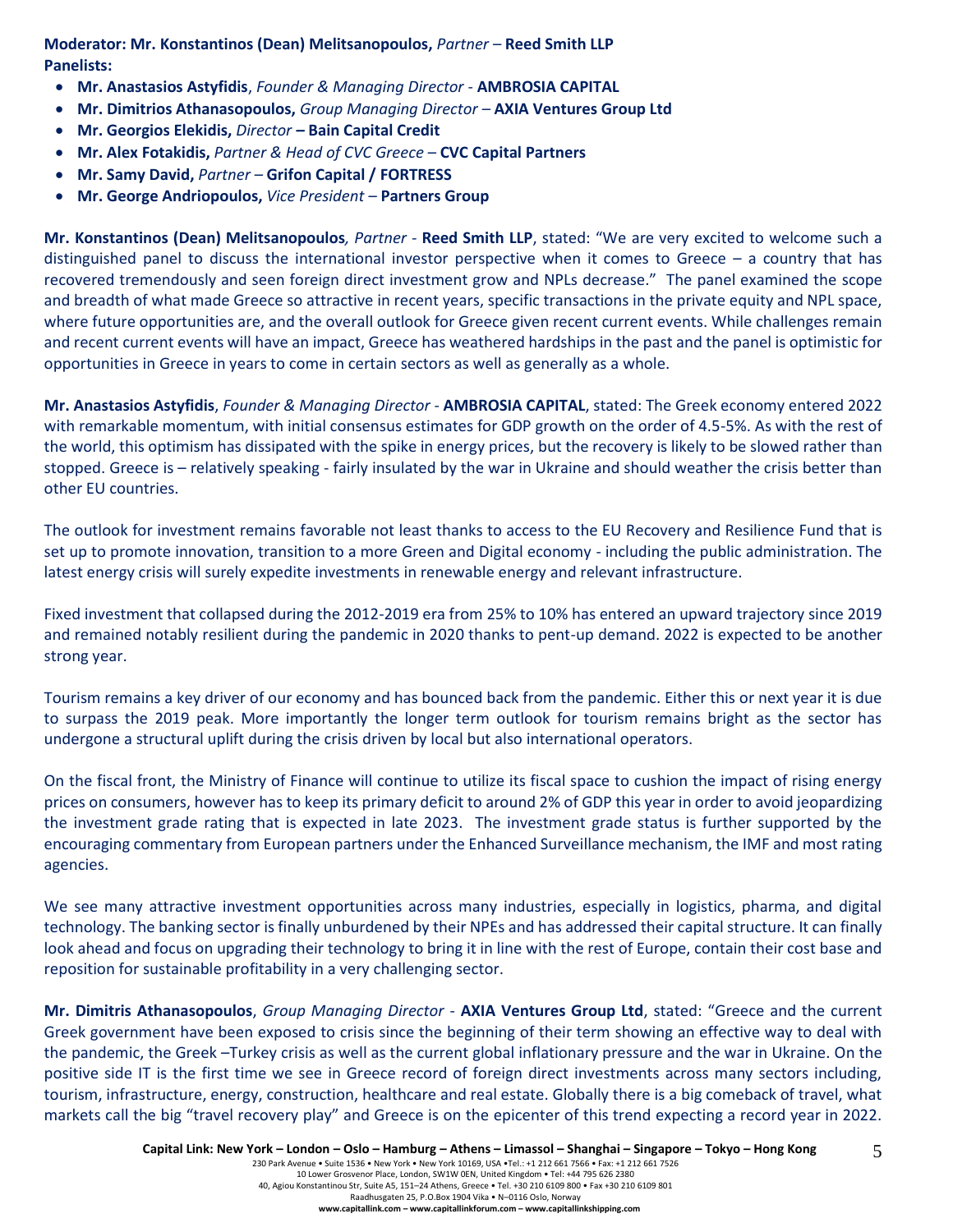From AXIA perspective IT is the very first time that we see a plethora of investors with different profiles investing in Greece, we have investors with a longer time horizon positioning in the country, private equity firms, infrastructure funds, sovereign wealth funds and family offices. The war in Ukraine and the sanctions in Russia might offer an opportunity for Greece to attract capital that is exiting these markets. Although 2022 will be a challenging year globally due to inflation and higher energy prices Greece still offers attractive valuation and a higher growth profile."

**Mr. Georgios Elekidis***, Director –* **Bain Capital Credit**, stated "We were one of the early investors in Greece with our first acquisition of Hellas Capital Leasing in 2014. We have expanded our presence to become one of the largest investors in NPLs and real estate in the country, despite experiencing disruptions such as the Greek capital controls, Covid-19 and now the ongoing geopolitical crisis. We believe the current energy crunch and rising inflation will have a direct impact on the operating costs of businesses, new investments and ultimately on a potential decline in consumer spend. As a result, this will likely decrease Greece's GDP growth momentum and potentially lead to new arrears and defaults".

Mr. Elekidis pointed out that "despite the slowdown, Greece may be better positioned in comparison to other European countries due to its favorable macro fundamentals such as (i) a low entry point into this disruption as the economy is coming out of a 10-year crisis, (ii) a supply / demand imbalance in key sectors for its economy, like real estate and hospitality, (iii) an under-banked economy which has yet to fully benefit from market's liquidity and (iv) a banking sector which has just reduced its chronic NPL issues and is now focused on new lending. Coupled with a government with a proliberal agenda, it sets the tone for positive medium-term outlook". As Mr. Elekidis concluded, "Greece is a key investment jurisdiction for Bain Capital Credit. We have always approached our investments in the country constructively and demonstrated our commitment to the Greek market through our recent acquisitions, despite the challenging macro environment since 2020 caused by Covid-19."

**Mr. Alex Fotakidis**, *Partner & Head of CVC Greece –* **CVC Capital Partners** stated, while it is too early to tell what the full effect of the war in Ukraine is going to be on the European economy as a whole, we are of the view that Greece, structurally, is on a journey of economic recovery and sustainable growth. The country has de-risked significantly as evidenced by tightening sovereign yields, ratings upgrades (DBRS most recently), and the healthy market demand for debt and equity issuances (while markets were still open pre-Ukraine crisis). Importantly, the foundations are now in place – from the European Union level to the local SME level – to support this journey.

In addition to its strategic location, Greece benefits from a highly educated but underutilized workforce, a vibrant ecosystem of innovation and entrepreneurship, and a business-friendly environment with progressive labor law and tax reforms. The €32bn of EU Recovery and Resilience Funds flowing into Greece, along with an estimated €25bn of private capital support should have a multiplier effect for the economy in the long-term.

CVC is one of the most active institutional investors in Greece, having invested more than €1.5bn of equity since 2017 across various sectors and companies in Greece, including: Hellenic Healthcare Group, eTravel, D-Marin, Skroutz, Vivartia, Dodoni, Ethniki Insurance and PPC.

Our experience to date has been positive – we have been able to invest in growing sectors, partnering with outstanding management teams to help them build better businesses, sustainably and for all stakeholders: customers, suppliers, employees, and their local communities.

We believe long-term institutional investors have an increasingly important role to play in the country's growth journey, not only by bringing foreign direct investment but also international experience and best-practice sharing from other markets worldwide. This goes hand-in-hand with the brain gain momentum we are seeing – experienced Greek professionals from leading global businesses are increasingly returning to Greece with intellectual capital that will accelerate growth and enhance the country's competitive profile.

Greece is one of 25 countries where we have a local office and dedicated team. This underpins our long-term commitment to the country – we are here to support founders, entrepreneurs, management teams and corporates to deliver their business plans, grow sustainably and have a positive ESG impact.

**Mr. Samy David***, Partner –* **Grifon Capital / FORTRESS**, stated: "Greece has endured a prolonged period of crisis resulting in a 25% loss in GDP and an unprecedented number of non-performing loans (NPL) approximately 100 billion. One of the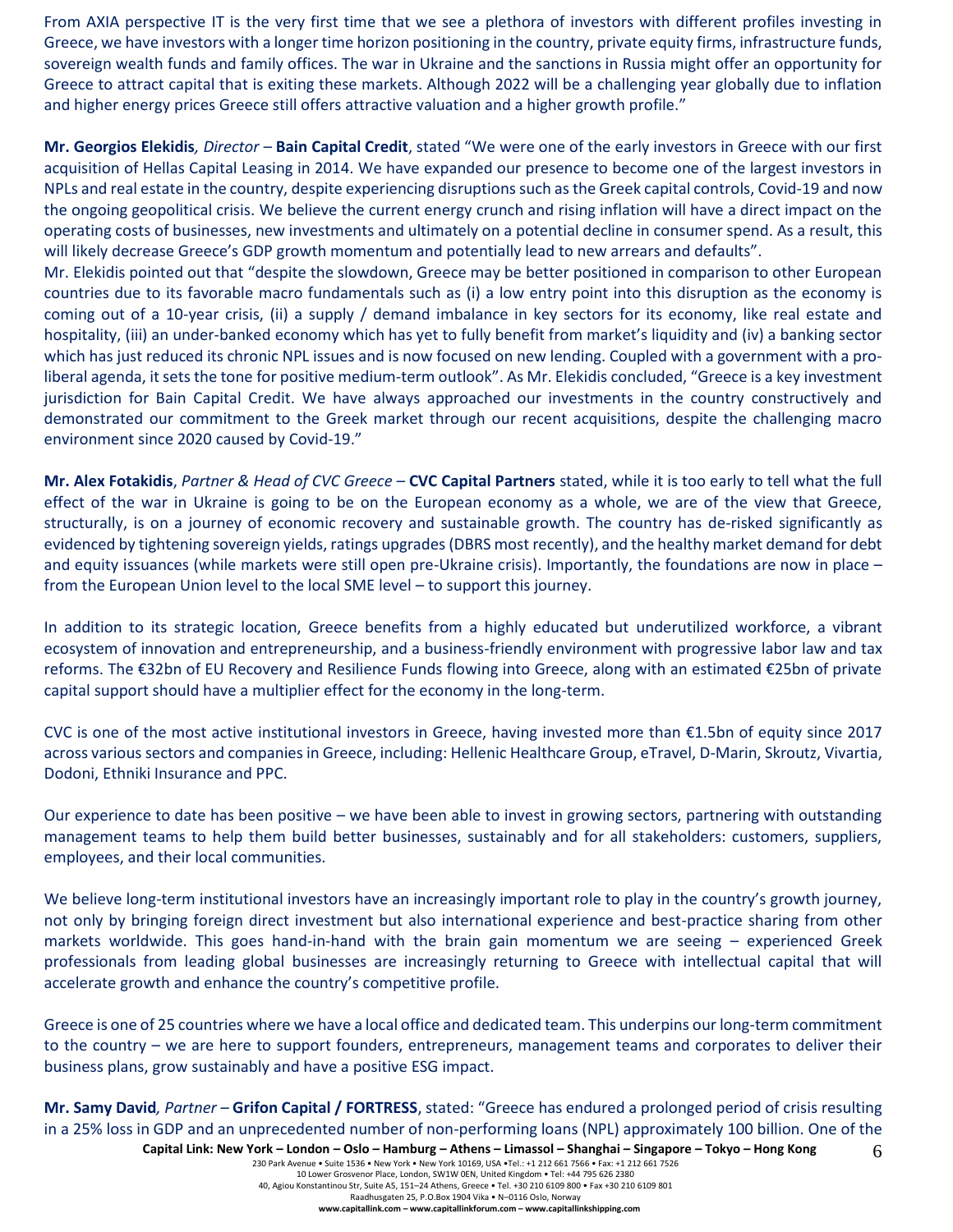first recovery steps was the creation of large servicers (Dovalue, Cepal, Intrum) which manage the sale of stock NPLs to third party distressed credit investors. The second step is the rehabilitation and cure of this massive stock, so that distressed companies become operational again, entrepreneurs are revitalized, and the economy is given a necessary boost. The opportunities in this landscape are our present focus. Banks traditionally play a leading role in these situations. It is obvious that with the assistance from international investors who specialize in distressed assets the vast majority of these distressed companies will become part of that banking balance sheets in the near future."

**Mr. George Andriopoulos***, Vice President –* **Partners Group**, stated: "Greece has become a country that the international investor community has started following closely, where they can make strong risk adjusted returns in various asset classes such as public equities, bonds, private equity, infrastructure and real estate. In recent years, we have seen a few large private equity funds making significant investments in the country such as BC Partners and CVC. More recently Partners Group, a global private markets manager with USD 130bn assets under management, acquired Pharmathen for c. EUR 1.6bn. The transaction was the largest private equity backed acquisition to date, a vote of confidence to the country's improved risk profile and the top quality of Greek executive leadership teams.

Pharmathen is a globally leading pharmaceutical products' development and manufacturing organization, with a presence in more than 85 countries. Pharmathen is a great case study of the benefits of private equity ownership to companies through active value creation and good governance. The company's founders sold a majority stake in 2015 to BC Partners, a fund which invested >EUR 300m under their ownership in new product development and facilities. BC Partners and the founders decided to exit fully in 2021 to Partners Group, which will lead the company through the next phase of growth with a focus to the US market, the largest pharmaceutical market globally. Private markets are seeing explosive growth globally, proving to be a better alternative to public markets in many cases. This is a trend which will become prevalent in Greece as well, as the market becomes more institutionalized.

Finally, Greece needs extroverted companies such as Pharmathen which are committed to contribute to "brain gain" over the coming years of young skilled professionals living abroad. The government has started supporting this trend by providing attractive personal tax incentives. Pharmathen currently employs more than 1,200 people mainly in Greece and will make more than 150 new hires this year. In addition, Partners Group has approved investments which aim to create more than 200 further new positions until 2025. We hope that more companies will follow Pharmathen's lead and bring much needed productivity gains, which will improve Greece's competitiveness to other EU markets.

# **----------------------------------------------------------------------------------------------------------**

# **FORUM OVERVIEW**

The agenda, topics and structure of this forum through 14 Sessions and 64 Top Level Speakers have been designed to conform with investor interests and requirements. It combines the Greek and US government perspective, with that of private sector executives, international financiers and international investors. The Forum was held at a critical time, as the impact of the pandemic is still being felt in the global economy. Supply chain problems, inflation trends and increases in energy tariffs are challenges that remain at the forefront. At the same time, the new war in Ukraine has redrawn the geopolitical and energy map of Europe, intensifying the global uncertainty.

**"Capital Link Invest in Greece Forum: A New Era – A New Direction for Greece":** Greece has made a dynamic comeback in the global capital markets and the global investment community but this is the first step. Looking ahead, despite the challenges stemming from the pandemic, there is a new reality and potential in Greece today. Modernization and Investments" are at the heart of the "Greece 2.0" program, the largest plan developed in the modern history of the county aiming to change the economy model, transforming it into a competitive and extroverted one, with a digital and efficient state. The approximately EUR 31 billion that will be disbursed by the Recovery and Resilience Facility - in addition to the funds from the European Development Programs included in the new EU budget for the period 2021-2027, can be the foundation for Greece to attract the significant and additional foreign investments that the country needs.

The Prime Minister of Greece **H.E. Kyriakos Mitsotakis opened the Forum** (via webcast) and delivered the Greek Government's message to International investors, titled **"A New Era – A New Direction for Greece".**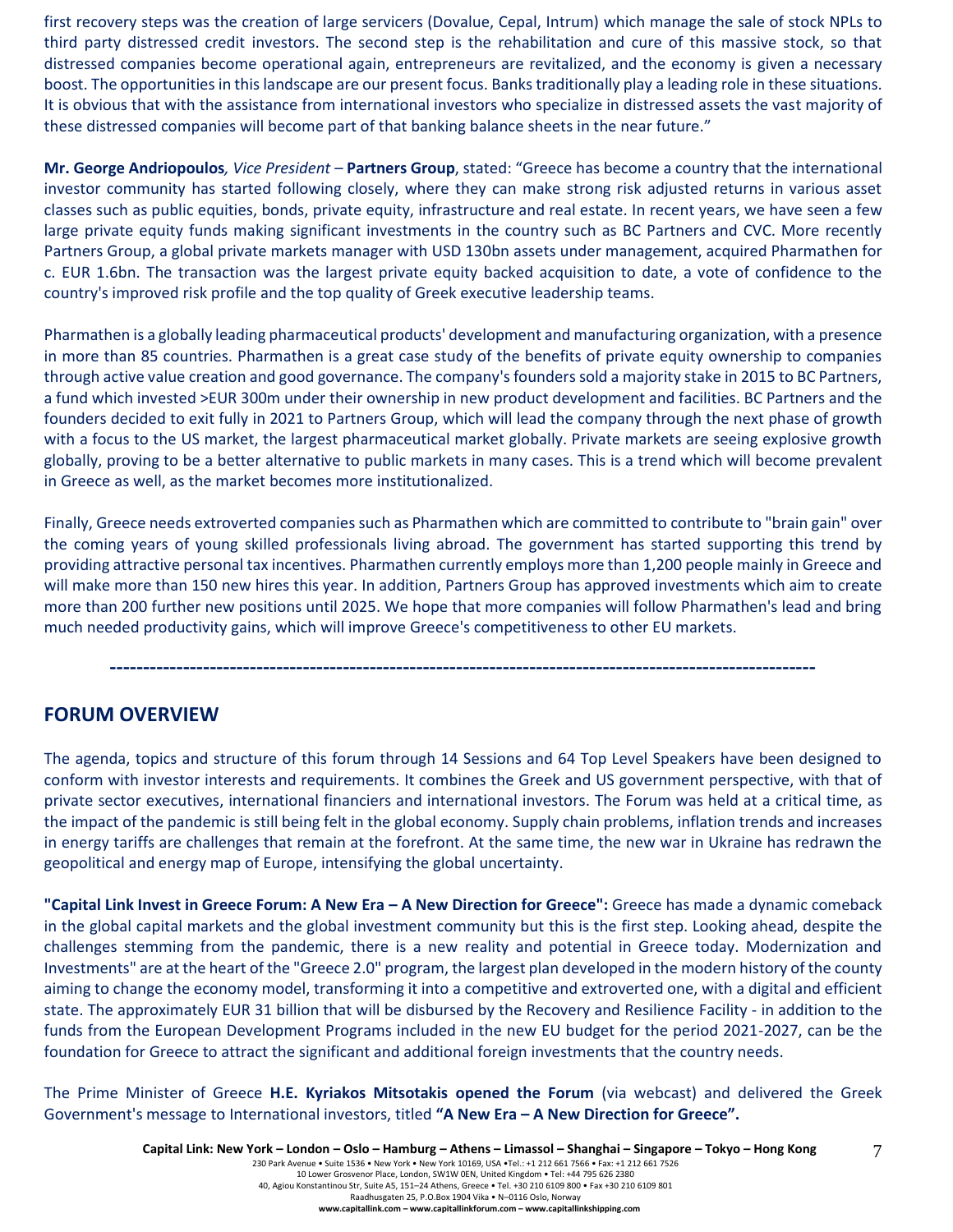**H.E. Christos Staikouras, Minister of Finance**, Keynote Speaker of the Conference, presented Greek Government's economic strategy, and his speech was titled **"Accelerating Growth - Government Economic Policy & Objectives".**

**H.E. Mr. Adonis Georgiadis**, **Minister of Development and Investments**, and the Chairman & Chief Executive Officer of PFIZER, **Dr. Albert Bourla** were the Keynote Speakers at the formal Luncheon.

Introductory Speeches were made by: **Mr. Stefan Jekel**, Head of International Listings - New York Stock Exchange, **Mr. Jay Collins**, Managing Director, Vice Chairman Corporate & Investment Banking - Citi, and **Dr. Nikolas P. Tsakos**, Founder, President & CEO - TEN Ltd., who spoke on "The State of Greek & Global Shipping".

#### **One-On-One Meetings**

Like every year, the Conference provided foreign investors with the opportunity to network through a variety of "one-toone meetings" with Institutional Investors representing large foreign funds with investment interest in Greece, with listed and non-listed companies, as well as with members of the delegation of the Greek Government.

In cooperation with the investment banks that support the Forum, **group sessions** were organized for the main ministers of the government:

• **H.E. Christos Staikouras, Minister of Finance**, accompanied by Mr. Dimitrios Tsakonas, General Manager - Public Debt Management Organization (ODDIH), and

• **H.E. Mr. Adonis Georgiadis**, **Minister of Development and Investments** accompanied by Mr. Nikos Papathanasis, Alternate Minister of Development & Investments, Private Investments & PPPs, Mr. Gregory D. Dimitriadis, CEO & Member of the Board of Directors – Hellenic Corporation of Assets and Participations SA (HCAP) & Mr. Dimitris Politis, Chief Executive Officer – Hellenic Republic Asset Development Fund (HRAF).

## **Greek American and International Media**

The representatives of the government and of the participating companies met with the Greek American Media that covered the Forum as well as with representatives of International Media such as: Financial Times, Wall Street Journal, Bloomberg, YAHOO Finance, Reuters, New York Times, Tradewinds.

• **H.E. Christos Staikouras, Minister of Finance, gave interviews to the Financial Times & Wall Street Journal.**

• **H.E. Mr. Adonis Georgiadis**, **Minister of Development and Investments,** gave the following interviews presenting the investment opportunities in Greece:

1. An interview in Greek at the **Union of Foreign Correspondents**, with the Greek correspondent Mr. Thanos Dimadis. The interview was then displayed on the Foreign Press Correspondents on the American website and on YouTube with English subtitles. The interview was conducted with interior and exterior shooting at the World Trade Center, during which the Minister spoke about trade relations with the United States, energy, investments, development, and other issues related to his portfolio.

2. An Interview in English with Mrs. Susan Tehrani, Vice President of the Association of Foreign Press Correspondents in the United States. Mrs. Tehrani is a correspondent for **WION,** the world's largest network, which broadcasts in 190 countries, including the United States.

# **OFFICIAL DINNER – AWARD CEREMONY: «2021 HELLENIC CAPITAL LINK LEADERSHIP AWARD»**

8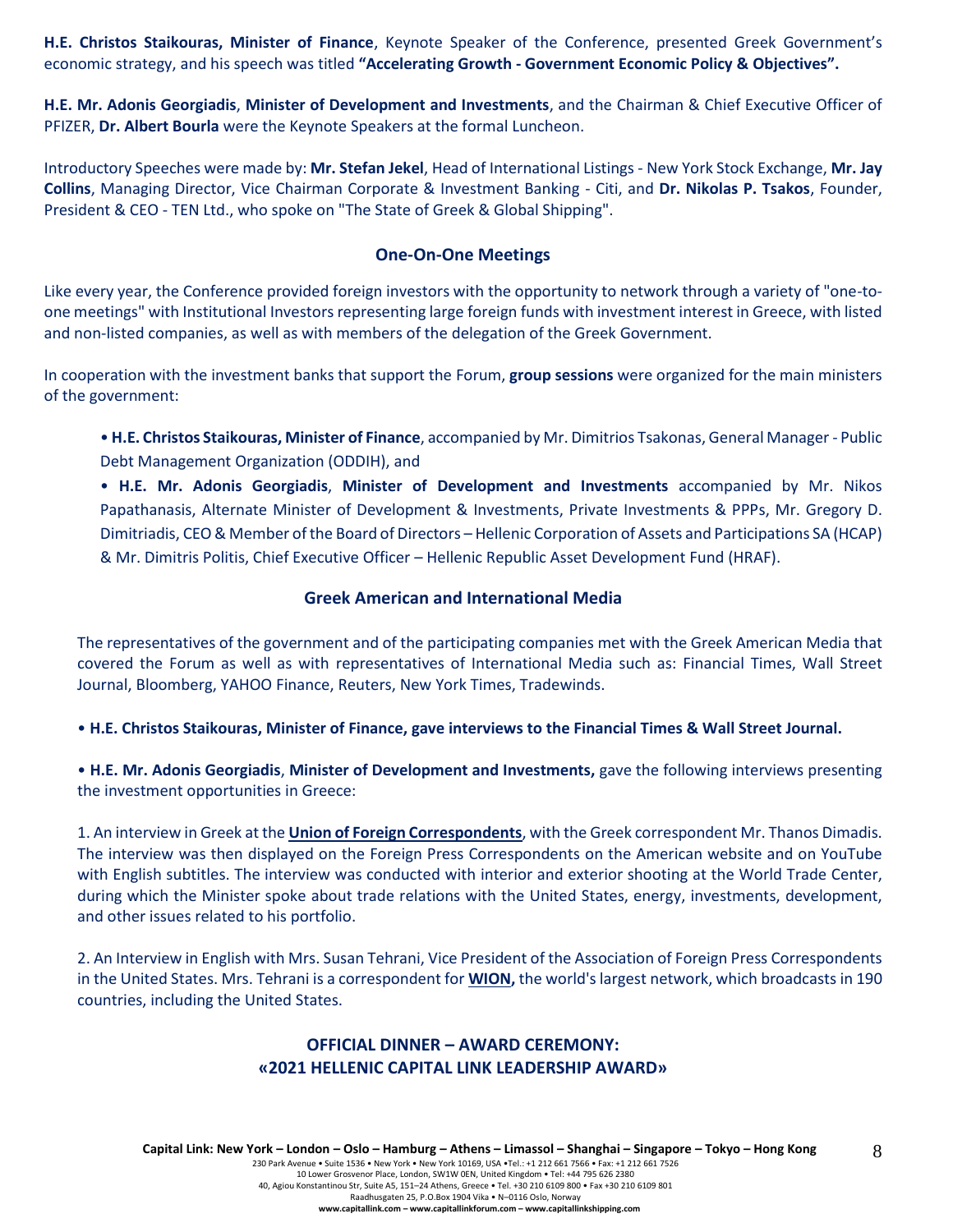The 23rd Annual Capital Link Invest in Greece Forum "A New Era - A New Direction for Greece", concluded with an **official dinner** during which **Mr. Alex Fotakidis**, Partner & Head of Greece - **CVC Capital Partners**, was honored with the **"2021 Capital Link Hellenic Leadership Award", for his outstanding contribution to Greece.**

**CVC Capital Partners and Mr. Alex Fotakidis,** the partner heading the Greek investment team, were recognized for their positive impact on Greece and the Greek economy with their active investment participation raising the profile of Greece as an investment destination within the global investment community. CVC Capital Partners' investments are a direct boost to the Greek economy and also a vote of confidence that can help attract additional foreign investments.

#### **H.E. Alexandra Papadopoulou, Ambassador of Greece to the United States, delivered Welcome Remarks**

The Keynote Address was delivered by **Mrs. Maria Olson**, *Office Director-Office of Southern European Affairs Bureau of European and Eurasian Affairs* – **U.S. DEPARTMENT OF STATE** with the participation of the new *Ambassador-Designate of the United States to Greece*, **Mr. George J. Tsunis.**

**Mr. Panayotis Bernitsas**, Managing Partner - **Bernitsas Law** delivered Opening Remarks.

**Mr. Georgios Papadimitriou**, Partner, Accounts & Markets Leader, Central, Eastern and Southeastern Europe & Central Asia – **EY**, introduced the Honoree **Mr. Alex Fotakidis**, Partner & Head of Greece - **CVC Capital Partners.** 

While receiving the "2021 Capital Link Hellenic Leadership Award", **Mr. Fotakidis** made a keynote speech highlighting CVC Capital Partners' contribution to Greece and stated that CVC has a long-term commitment to invest in the country and will continue playing a positive role as a responsible investor, supporting leading companies and their management teams to deliver on ambitious plans.

The **Capital Link Hellenic Leadership Award** is presented annually to a person or an organization for outstanding contribution in fostering closer ties between Greece and the global business and investment community. Previous honorees were in 2012, **Mr. Andrew N. Liveris**, Chairman and Chief Executive Officer of The Dow Chemical Company, in 2013, **Mr. John Calamos**, Chairman, CEO & Global Co-Chief Investment Officer of Calamos Investments, in **2014**, **Mr. George Logothetis**, Chairman and CEO of Libra Group and in 2015, **Dr. Anthony Papadimitriou**, President to the Board of Directors of Alexander S. Onassis Foundation & Managing Partner of "A.S. Papadimitriou & Partners Law Firm, in 2016, **Mr. Wilbur L. Ross**, Chairman & Chief Strategy Officer of WL Ross & Co., in 2017, **Mr. Andre Calantzopoulos**, CEO – Philip Morris International, in 2018, **Mr. Evangelos Mytilineos**, Chairman & CEO of Mytilineos and in **2019, Mr. John Paulson,** President & Portfolio Manager - Paulson & Co. Inc.

#### **The Dinner was sponsored by ΕΥ.**

# **TUESDSAY, APRIL 12, 2022 «GREEK AMERICAN ISSUER DAY» at the New York Stock Exchange**

Within the context of the 23rd Annual Capital Link Invest in Greece Forum "A New Era - A New Direction for Greece", the New York Stock Exchange in cooperation with Capital Link organized, a special ceremony, in honor of Greece, titled **«GREEK AMERICAN ISSUER DAY at NYSE».**

**New York Stock Exchange (NYSE)** flew the Greek flag on Wall Street and issued special commemorative medals to honor the members of the Greek Delegation.

**Dr. Nikolas P. Tsakos, Founder, President & CEO, TEN Ltd. (NYSE: TNP) and Minister of Finance, H.E. Christos Staikouras, rang the "Opening Bell"**, starting the trading session on Tuesday, April 12, 2022, of the NYSE-New York Stock Exchange, accompanied by **H.E. Adonis Georgiadis, Minister of Development & Investments, H.E. Nikos Papathanasis,** Alternate Minister of Development & Investments, Private Investments & PPPs, **H.E. Panos Tsakloglou,** Deputy Minister of Labour & Social Affairs**, Dr. Konstantinos Koutras,** Consul General of Greece in New York**, Mrs. Olga Bornozi,** Managing Director

9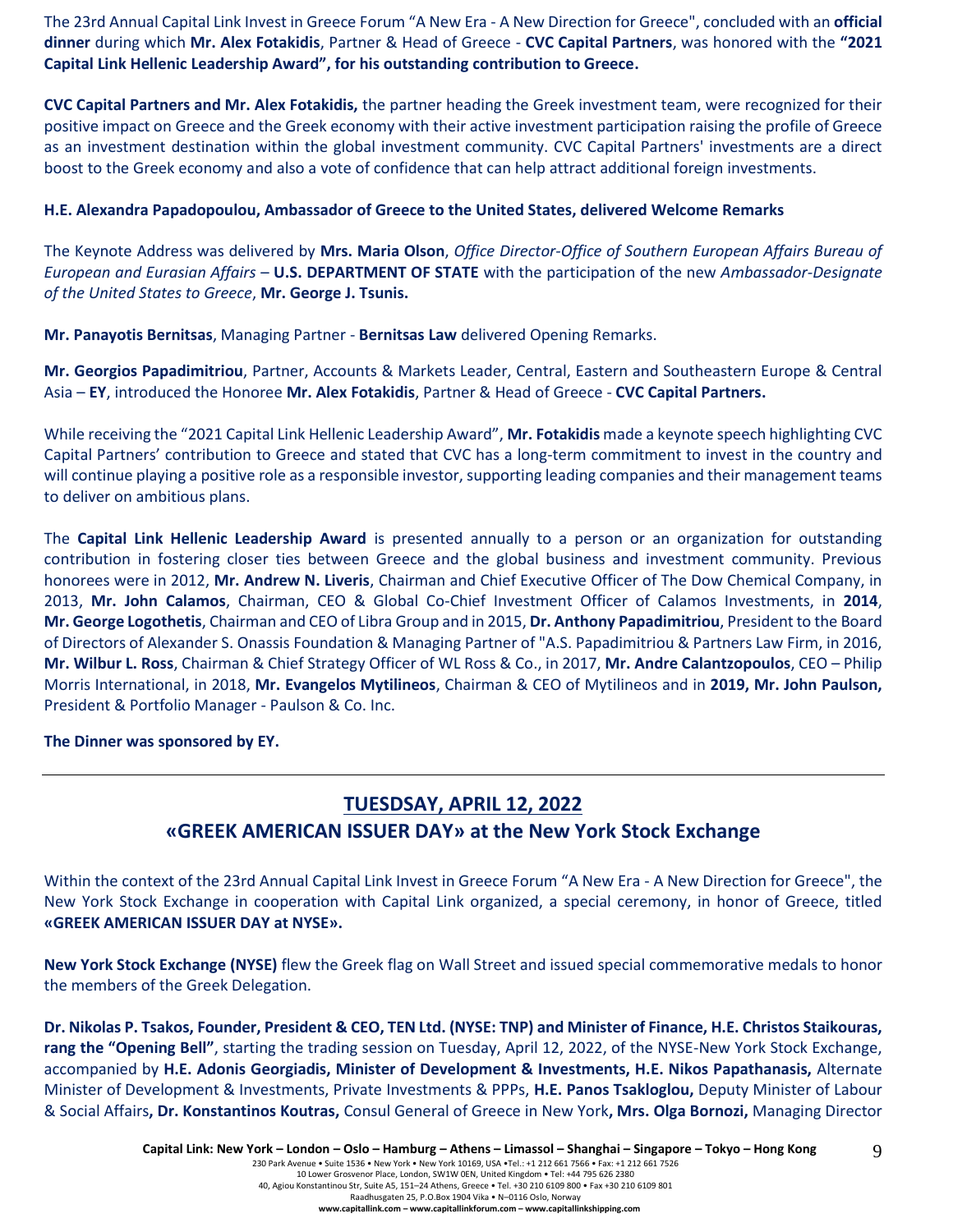– Capital Link and **Mr. Nicolas Bornozis,** President of Capital Link and the representatives of NYSE listed companies**, Mr. Τed PETRONE,** Vice Chairman, **NAVIOS GROUP – Mr. Michael BAKAS,** Executive V.P, **AMERESCO – Mr. Christos MEGALOU,** Member of the Board, **SAFE BULKERS Inc. &** Chief Executive Officer of **Piraeus Bank, Mr. Christos Balaskas,**  Vice President & General Manager – Greece**, Eldorado Gold Corporation.**

# **This year's Forum was honored by the participation of:**

## **REPRESENTATIVES OF THE GREEK GOVERNMENT**

- **The Prime Minister of Greece, H.E. Kyriakos Mitsotakis**
- **H.E. Christos Staikouras,** *The Greek Minister of Finance*
- **H.E. Adonis Georgiadis***, Minister of Development & Investments*
- **Η.Ε. Nikos Papathanasis***, Alternate Minister of Development & Investments Private Investments & PPPs*
- **H.E. Panos Tsakloglou***, Deputy Minister of Labour & Social Affairs*
- **Mr. George Pitsilis**, *Governor of the Independent Authority for Public Revenue (IAPR), ex-President of Intra-European Organisation of Tax Administrations (IOTA)*
- **Mr. Gregory D. Dimitriadis***, CEO & Member of the Board of Directors –* Hellenic Corporation of Assets and Participations (HCAP)
- **Mr. Dimitris Politis**, *CEO* Hellenic Republic Asset Development Fund (HRAF)
- **H.E. Alexandra Papadopoulou**, *Ambassador* of Greece to the United States
- **H.E. Maria Theofili**, *Ambassador Extraordinary and Plenipotentiary, Permanent Representative* of Greece to the United Nations

## **US GOVERNEMENT OFFICIALS**

- **Mrs. Maria Olson**, *Office Director-Office of Southern European Affairs –* **Bureau of European and Eurasian Affairs - U.S. DEPARTMENT OF STATE**
- **H.E. Geoffrey R. Pyatt, U.S. Ambassador to the Hellenic Republic (via webcast)**
- **H.E. George J. Tsunis***, Ambassador-Designate* of the **United States to Greece**

#### **SENIOR REPRESENTATIVES FROM GREEK AND INTERNATIONAL ORGANIZATIONS:**

- **Mrs**. **Elizabeth McCaul,** *Member of the Supervisory Board* **European Central Bank**
- **Dr. Albert Bourla**, *Chairman & Chief Executive Officer* **PFIZER**
- **Mr. Stefan Jekel**, *Head of International Listings* **New York Stock Exchange**
- **Mr. Dimitrios Tsakonas**, Director General **Public Debt Management Agency**

# **LARGE INTERNATIONAL BANKS**

- Ambrosia Capital
- Axia Ventures Group
- **Barclays**
- **BNP Paribas**
- Citi
- Goldman Sachs
- HSBC
- Nomura International

# **EUROPEAN ORGANIZATIONS**

• European Central Bank

# **LISTED COMPANIES**

- Alpha Bank
- **Eurobank**
- National Bank of Greece
- Piraeus Bank

# **INTERNATIONAL COMPANIES**

- AVIS Greece
- Eldorado Gold
- EY
- Flott & Co. PC
- Hill International
- Oliver & Wyman
- NN Hellas
- **PFIZER**
- York Studios

# **OTHER COMPANIES/ORGANIZATIONS**

- DECA Investments
- Dimand Real Estate Development
- Ellikonos Capital Partners
- EOS Capital Partners
- Greek National Tourism Organization (GNTO)
- Hellenic Medical Society

230 Park Avenue • Suite 1536 • New York • New York 10169, USA •Tel.: +1 212 661 7566 • Fax: +1 212 661 7526 10 Lower Grosvenor Place, London, SW1W 0EN, United Kingdom • Tel: +44 795 626 2380 40, Agiou Konstantinou Str, Suite A5, 151–24 Athens, Greece • Tel. +30 210 6109 800 • Fax +30 210 6109 801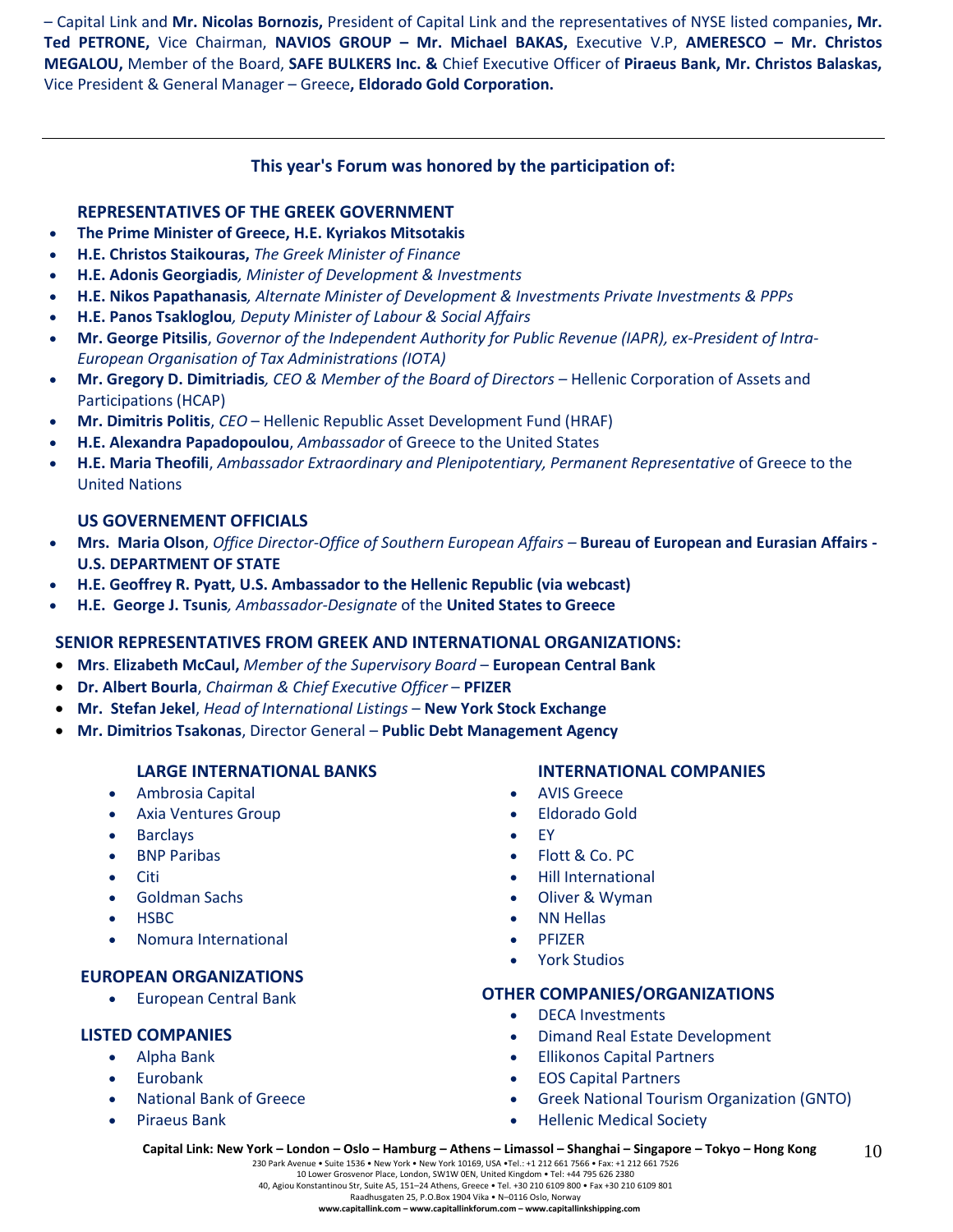- Athens Water Supply & Sewage Company SA (EYDAP)
- ADMIE (IPTO) Holding S.A
- DESFA S.A. (Hellenic Gas Transmission System Operator)
- **GEK Terna Group**
- Hellenic Petroleum Holdings S.A. ELPE
- Lamda Development
- **OTE Group of Companies**
- Public Power Corporation PPC
- **Trastor REIC**

#### **INTERNATIONAL INVESTORS**

- Bain Capital Credit
- CVC Capital Partners
- Grifon Capital Partners / Fortress
- Partners Group
- Intrum
- PPC Renewables
- Qualco Group
- SMERemediumCap

#### **LAW FIRMS**

- Bernitsas Law
- D.C. Christopoulos & Partners
- Dedes & Associates Law Firm
- Kyriakides Georgopoulos Law Firm
- Lambadarios Law Firm
- Machas & Partners Law Firm
- Millbank
- **POTAMITISVEKRIS**
- Reed Smith LLP

## **INTERNATIONAL SHIPPING COMPANIES**

- Navios Maritime Partners
- Tsakos Energy Navigation TEN Ltd.

**---------------------------------------------------------------------------------------------------------------**

# **THE FORUM WAS ORGANIZED:**

# **IN COOPERATION WITH:** New York Stock Exchange **SPONSORS:**

*Lead Sponsors:* Citi and Tsakos Energy Navigation - TEN Ltd. are the main sponsors of the Forum for the last 13 years. *Gold Sponsors:* Barclays • BNP Paribas • EY • Goldman Sachs • Piraeus Bank

*Grand Sponsors:* Alpha Bank • Ambrosia Capital • Athens Water Supply & Sewage Company (EYDAP) • AVIS • AXIA Ventures Group • Bernitsas Law • Eldorado Gold • Greek National Tourism Organisation (GNTO) • Hellenic Petroleum Holdings S.A. • HILL International • HSBC Greece • Kyriakides Georgopoulos Law Firm • Lambadarios Law Firm • Lamda Development • Milbank LLP • National Bank of Greece • NN Hellas • Nomura International • Oliver Wyman • OTE Group of Companies • POTAMITISVEKRIS • Public Power Corporation of Greece – PUBLIC POWER CORPORATION S.A. (PPC S.A.) • PPC Renewables • Qualco Group • Reed Smith

*Sponsors:* D.C. CHRISTOPOULOS & PARTNERS • DEDES & ASSOCIATES LAW FIRM • Eurobank S.A. • GEK TERNA • INTRUM • Machas & Partners Law Firm • York Studios

*Supporting Sponsors:* ADMIE (IPTO) Holding SA • DECA Investments AIFM • Dimand Real Estate • Elikonos Capital Partners • EOS Capital Partners • Flott & Co. PC • SMERemediumCap • Trastor REIC

*Cocktail Reception Sponsor:* Navios Maritime Partners L.P.

*Dinner Sponsor:* EY

**SUPPORTING ORGANIZATIONS:** Ministry of Foreign Affairs, General Secretariat for Greeks Abroad and Public Diplomacy, Hellenic Republic • Consulate General of Greece in NY • AHEPA • AHEPA Delphi Chapter 25 • American Hellenic Institute (AHI) • Consulate General of Greece, NY – Trade Office • Cyprus-US Chamber of Commerce • European American Chamber of Commerce, New York • European Financial Management Association (EFM) • Greek American Chamber of Commerce NJ/PA • Hellenic American Bankers Association – HABA • Hellenic American Chamber of Commerce • Hellenic American Women's Council (HAWK) • Hellenic Bankers Association UK • Hellenic Corporation of Assets & Participations • Hellenic Lawyers Association • Leadership 100 • The Hellenic Initiative • World Hellenic Inter-Parliamentary Association

**MEDIA PARTNERS:** Antenna • Antenna Satellite • AllAboutShipping.co.UK • Anamniseis • Banking News • Εθνικός Κήρυξ – The National Herald • Greek Reporter • Hellenic Daily News – NY • Hellas Journal By Mignatiou.Com • Hellenic